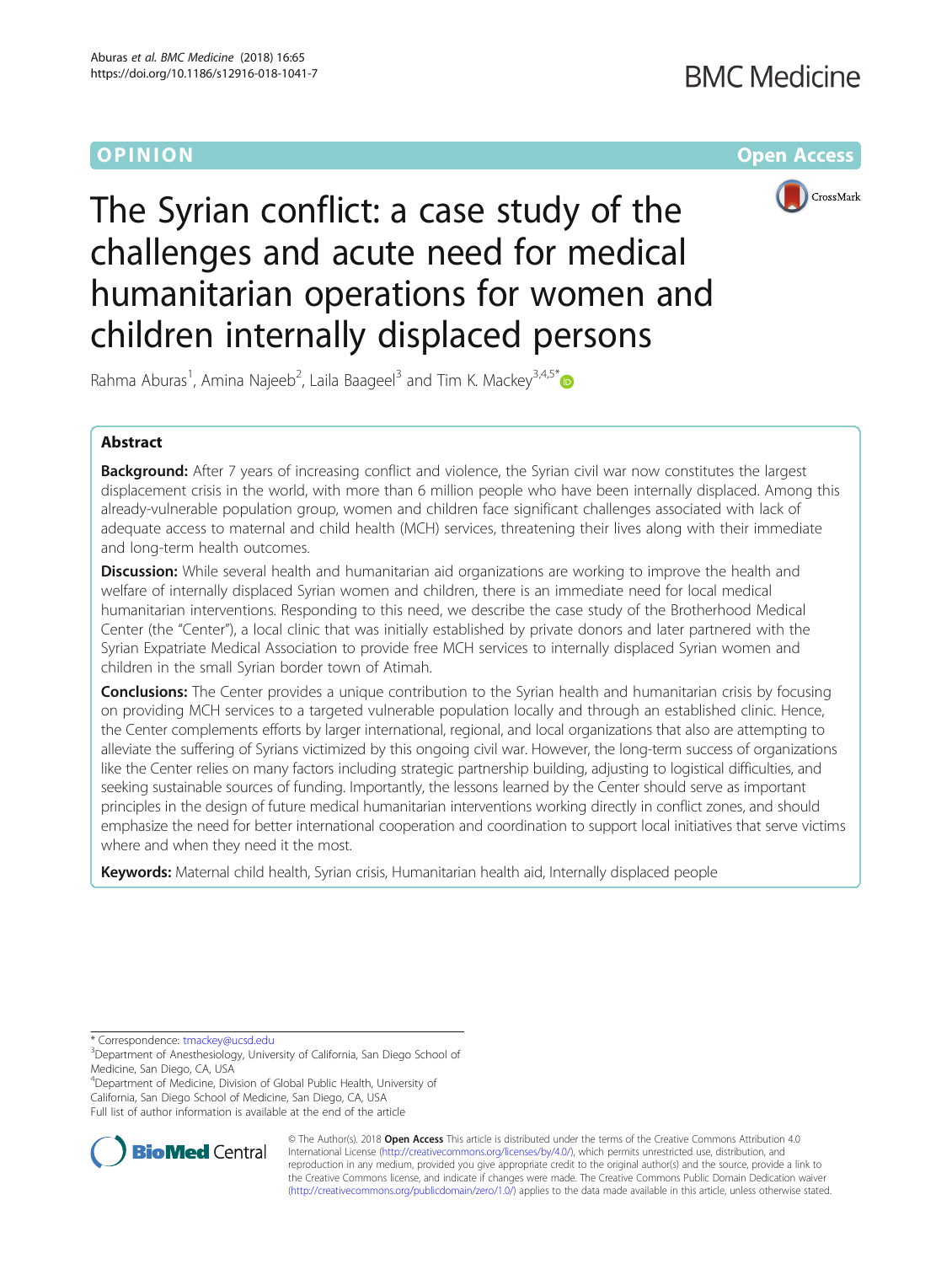# Background

The Syrian civil war is the epitome of a health and humanitarian crisis, as highlighted by recent chemical attacks in a Damascus suburb, impacting millions of people across Syria and leading to a mass migration of refugees seeking to escape this protracted and devastating conflict. After 7 long years of war, more than 6 million people are internally displaced within Syria — the largest displacement crisis in the world — and more than 5 million registered Syrian refugees have been relocated to neighboring countries [\[1](#page-5-0), [2](#page-5-0)]. In total, this equates to an estimated six in ten Syrians who are now displaced from their homes [\[3](#page-5-0)].

Syrian internally displaced persons (IDPs) are individuals who continue to reside in a fractured Syrian state now comprising a patchwork of government- and opposition-held areas suffering from a breakdown in governance [[4\]](#page-5-0). As the Syrian conflict continues, the number of IDPs and Syrian refugees continues to grow according to data from the United Nations High Commissioner for Refugees (UNHCR). This growth is continuing despite some borders surrounding Syria being closed and in part due to a rising birth rate in refugee camps [\[5](#page-5-0), [6](#page-5-0)]. This creates acute challenges for neighboring/receiving countries in terms of ensuring adequate capacity to offer essential services such as food, water, housing, security, and specifically healthcare [\[4](#page-5-0), [7](#page-5-0), [8](#page-5-0)].

Though Syrian refugees and IDPs face similar difficulties in relation to healthcare access in a time of conflict and displacement, their specific challenges and health needs are distinctly different, as IDPs lack the same rights guaranteed under international law as refugees, and refugees have variations in access depending on their circumstances. Specifically, there are gaps in access to medical care and medicines for both the internally displaced and refugees, whether it be in Syria, in transit countries (including services for refugees living in camps versus those living near urban cities), or in eventual resettlement countries. In particular, treatment of chronic diseases and accessing of hospital care can be difficult, exacerbated by Syrian families depleting their savings, increased levels of debt, and a rise in those living in poverty (e.g., more than 50% of registered Syrian refugees in Jordan are burdened with debt) [[9\]](#page-5-0).

Despite ongoing actions of international humanitarian organizations and non-governmental organizations (NGOs) to alleviate these conditions, healthcare access and coverage for displaced Syrians and refugees is getting worse as the conflict continues  $[4, 10]$  $[4, 10]$  $[4, 10]$ . Although Syria operated a strong public health system and was experiencing improved population health outcomes precrisis, the ongoing conflict, violence, and political destabilization have led to its collapse  $[11-13]$  $[11-13]$  $[11-13]$ . Specifically, campaigns of violence against healthcare infrastructure and workers have led to the dismantling of the Syrian public health system, particularly in oppositionheld areas, where access to even basic preventive services has been severely compromised [\[14](#page-5-0)–[17\]](#page-5-0).

Collectively, these dire conditions leave millions of already-vulnerable Syrians without access to essential healthcare services, a fundamental human right and one purportedly guaranteed to all Syrian citizens under its constitution [[4\]](#page-5-0). Importantly, at the nexus of this health and humanitarian crisis are the most vulnerable: internally displaced Syrian women and children. Hence, this opinion piece first describes the unique challenges and needs faced by this vulnerable population and then describes the case study of the Brotherhood Medical Center (the "Center"), an organization established to provide free and accessible maternal and child health (MCH) services for Syrian IDPs, and how it represents lessons regarding the successes and ongoing challenges of a local medical humanitarian intervention.

### Syria: a health crisis of the vulnerable

Critically, women and children represent the majority of all Syrian IDPs and refugees, which directly impacts their need for essential MCH services [\[18\]](#page-5-0). Refugee and internally displaced women and children face similar health challenges in conflict situations, as they are often more vulnerable than other patient populations, with pregnant women and children at particularly high risk for poor health outcomes that can have significant short-term, long-term, and inter-generational health consequences [\[10](#page-5-0)]. Shared challenges include a lack of access to healthcare and MCH services, inadequate vaccination coverage, risk of malnutrition and starvation, increased burden of mental health issues due to exposure to trauma, and other forms of exploitation and violence such as early marriage, abuse, discrimination, and gender-based violence [[4,](#page-5-0) [10](#page-5-0), [19](#page-5-0), [20\]](#page-5-0). Further, scarce medical resources are often focused on patients suffering from acute and severe injury and trauma, leading to deprioritization of other critical services like MCH [[4\]](#page-5-0).

# Risks for women

A 2016 United Nations Population Fund (UNFPA) report estimated that 360,000 Syrian IDPs are pregnant, yet many do not receive any antenatal or postnatal care [[21,](#page-5-0) [22](#page-5-0)]. According to estimates by the UNFPA in 2015, without adequate international funding, 70,000 pregnant Syrian women faced the risk of giving birth in unsafe conditions if access to maternal health services was not improved [[23\]](#page-5-0). For example, many women cannot access a safe place with an expert attendant for delivery and also may lack access to emergency obstetric care, family planning services, and birth control [[4,](#page-5-0) [19](#page-5-0), [24](#page-5-0)–[28\]](#page-5-0). By contrast, during pre-conflict periods, Syrian women enjoyed access to standard antenatal care, and 96% of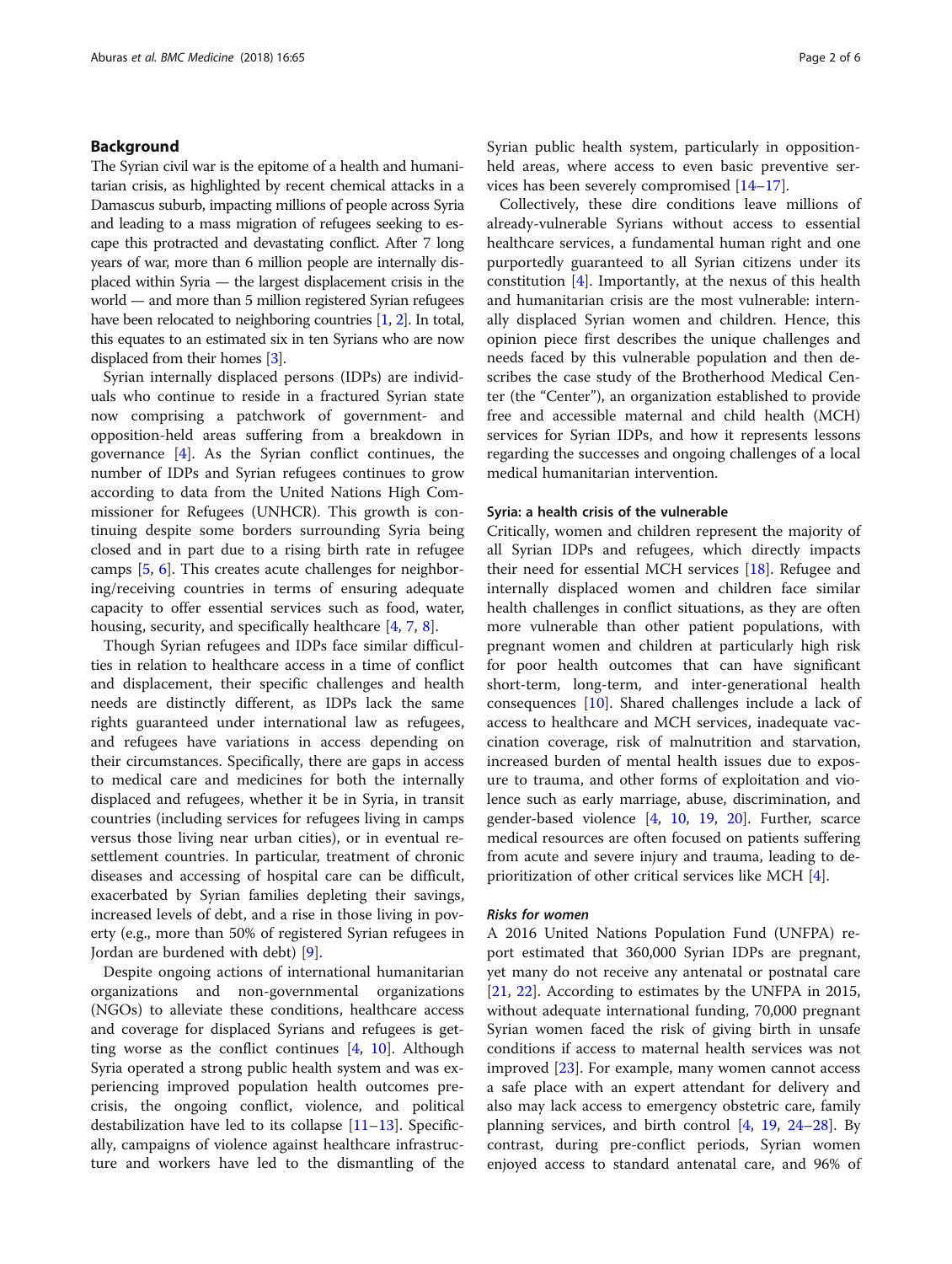deliveries (whether at home or in hospitals) were assisted by a skilled birth attendant [[13\]](#page-5-0). This coverage equated to improving population health outcomes, including data from the Syrian Ministry of Health reporting significant gains in life expectancy at birth (from 56 to 73.1 years), reductions in infant mortality (decrease from 132 per 1000 to 17.9 per 1000 live births), reductions in under-five mortality (from 164 to 21.4 per 1000 live births), and declines in maternal mortality (from 482 to 52 per 100,000 live births) between 1970 and 2009, respectively [\[13](#page-5-0)].

Post-conflict, Syrian women now have higher rates of poor pregnancy outcomes, including increased fetal mortality, low birth weights, premature labor, antenatal complications, and an increase in puerperal infections, as compared to pre-conflict periods [[10](#page-5-0), [13](#page-5-0), [25](#page-5-0), [26](#page-5-0)]. In general, standards for antenatal care are not being met [[29\]](#page-5-0). Syrian IDPs therefore experience further childbirth complications such as hemorrhage and delivery/abortion complications and low utilization of family planning services [[25](#page-5-0), [28\]](#page-5-0). Another example of potential maternal risk is an alarming increase in births by caesarean section near armed conflict zones, as women elect for scheduled caesareans to avoid rushing to the hospital during unpredictable and often dangerous circumstances [[10\]](#page-5-0). There is similar evidence from Syrian refugees in Lebanon, where rates of caesarean sections were 35% (of 6366 deliveries assessed) compared to approximately 15% as previously recorded in Syria and Lebanon [[30](#page-5-0)].

# Risks for children

Similar to the risks experienced by Syrian women, children are as vulnerable or potentially at higher risk during conflict and health and humanitarian crises. According to the UNHCR, there are 2.8 million children displaced in Syria out of a total of 6.5 million persons, and just under half (48%) of Syrian registered refugees are under 18 years old [\[1](#page-5-0)]. The United Nations Children's Fund (UNICEF) further estimates that 6 million children still living in Syria are in need of humanitarian assistance and 420,000 children in besieged areas lack access to vital humanitarian aid [\[31\]](#page-5-0).

For most Syrian internally displaced and refugee children, the consequences of facing lack of access to essential healthcare combined with the risk of malnutrition (including cases of severe malnutrition and death among children in besieged areas) represent a life-threatening challenge (though some studies have positively found low levels of global acute malnutrition in Syrian children refugee populations) [\[24](#page-5-0), [32](#page-5-0)–[34\]](#page-5-0). Additionally, UNICEF reports that pre-crisis 90% of Syrian children received routine vaccination, with this coverage now experiencing a dramatic decline to approximately 60% (though estimating vaccine coverage in Syrian IDP and refugee

populations can be extremely difficult) [[35\]](#page-5-0). A consequence of lack of adequate vaccine coverage is the rise of deadly preventable infectious diseases such as meningitis, measles, and even polio, which was eradicated in Syria in 1995, but has recently re-emerged [[36](#page-5-0)–[38\]](#page-5-0). Syrian refugee children are also showing symptoms of psychological trauma as a result of witnessing the war [[4,](#page-5-0) [39\]](#page-5-0).

# **Discussion**

# A local response: the Brotherhood Medical Center

In direct response to the acute needs faced by Syrian internally displaced women and children, we describe the establishment, services provided, and challenges faced by the Brotherhood Medical Center (recently renamed the Brotherhood Women and Children Specialist Center and hereinafter referred to as the "Center"), which opened its doors to patients in September 2014. The Center was the brainchild of a group of Syrian and Saudi physicians and donors who had the aim of building a medical facility to address the acute need for medical humanitarian assistance in the village of Atimah (Idlib Governorate, Syria), which is also home to a Syrian displacement camp.

Atimah (Idlib Governorate, Syria) is located on the Syrian side of the Syrian-Turkish border. Its population consisted of 250,000 people pre-conflict in an area of approximately 65 km2 . Atimah and its adjacent areas are currently generally safe from the conflict, with both Atimah and the entire Idlib Governorate outside the control of the Syrian government and instead governed by the local government. However, continued displacement of Syrians seeking to flee the conflict has led to a continuous flow of Syrian families into the area, with the population of the town growing to approximately a million people.

In addition to the Center, there are multiple healthcare centers and field hospitals serving Atimah and surrounding areas that cover most medical specialties. These facilities are largely run by local and international health agencies including Medecins Sans Frontieres (MSF), Medical Relief for Syria, and Hand in Hand for Syria, among others. Despite the presence of these organizations, the health needs of IDPs exceeds the current availability of healthcare services, especially for MCH services, as the majority of the IDPs belong to this patient group. This acute need formed the basis for the project plan establishing the Center to serve the unique needs of Syrian internally displaced women and children.

# Operation of the Center

The Center's construction and furnishing took approximately 1 year after land was purchased for its facility, a fact underlining the urgency of building a permanent local physical infrastructure to meet healthcare needs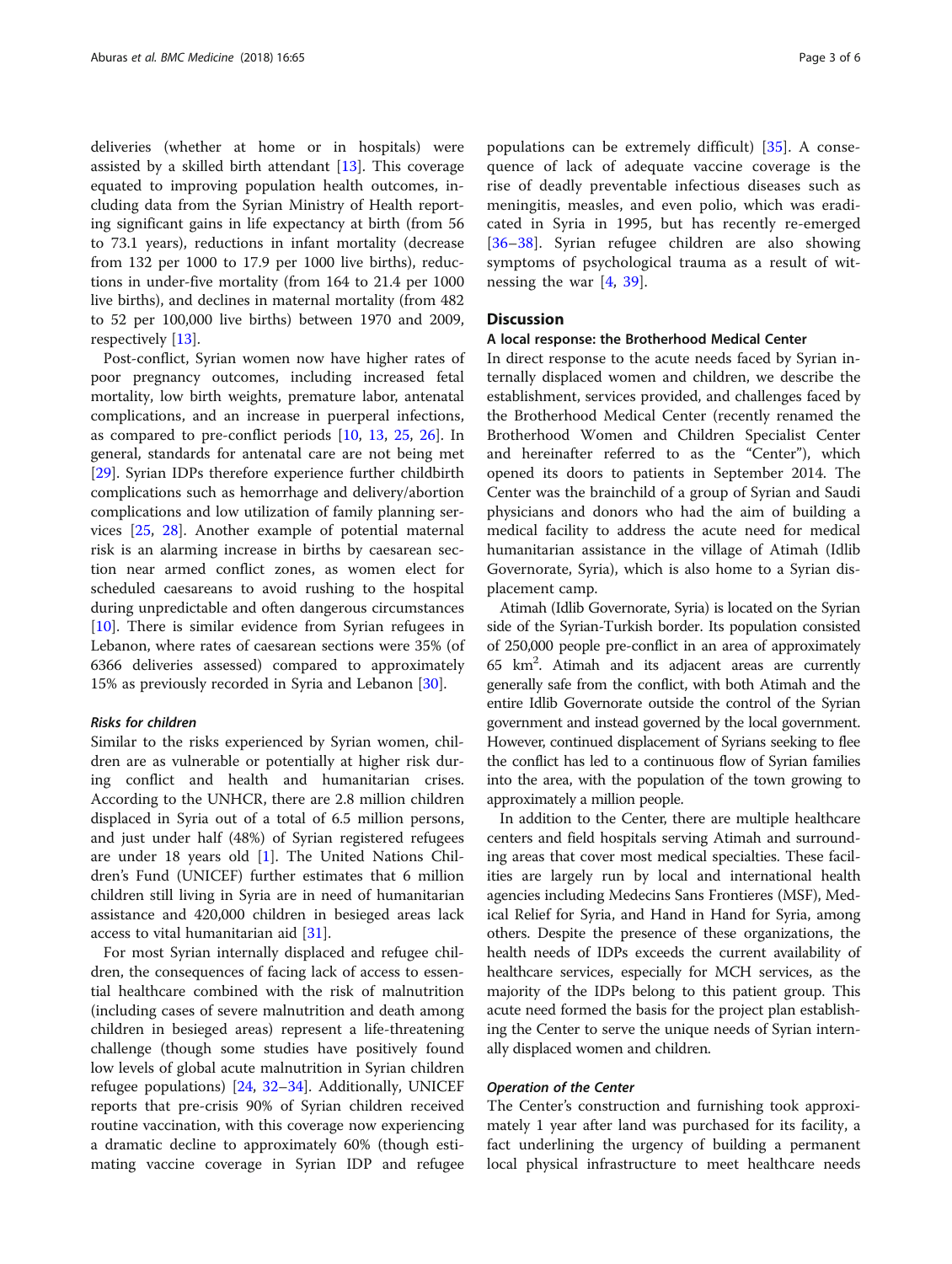during the midst of a conflict. Funds to support its construction originated from individual donors, Saudi business men, and a group of physicians. In this sense, the Center represents an externally funded humanitarian delivery model focused on serving a local population, with no official government, NGO, or international organization support for its initial establishment.

The facility's primary focus is to serve Syrian women and children, but since its inception in 2014, the facility has grown to cater for an increasing number of IDPs and their diverse needs. When it opened, facility services were limited to offering only essential outpatient, gynecology, and obstetrics services, as well as operating a pediatric clinic. The staffing at the launch consisted of only three doctors, a midwife, a nurse, an administrative aid, and a housekeeper, but there now exist more than eight times this initial staff count. The staff operating the Center are all Syrians; some of them are from Atimah, but many also come from other places in Syria. The Center's staff are qualified to a large extent, but still need further training and continuing medical education to most effectively provide services.

Though staffing and service provision has increased, the Center's primary focus is on its unique contribution to internally displaced women and children. Expanded services includes a dental clinic 1 day per week, which is run by a dentist with the Health Affairs in Idlib Governorate, and has been delegated to cover the dental needs for the hospital patients. Importantly, the Center facility has no specific policy on patient eligibility, its desired patient catchment population/area, or patient admission, instead opting to accept all women and children patients, whether seeking routine or urgent medical care, and providing its services free of charge.

Instead of relying on patient-generated fees (which may be economically prohibitive given the high levels of debt experienced by IDPs) or government funding, the Center relies on its existing donor base for financing the salaries for its physicians and other staff as well as the facility operating costs. More than an estimated 300 patients per day have sought medical attention since its first day of operation, with the number of patients steadily increasing as the clinic has scaled up its services.

Initially the Center started with outpatient (OPD) cases only, and after its partnership with the Syrian Expatriate Medical Association (SEMA) (discussed below), inpatient care for both women and children began to be offered. Patients' statistics for September 2017 reported 3993 OPD and emergency room visits and 315 inpatient admissions including 159 normal deliveries and 72 caesarean sections, 9 neonatal intensive care unit cases, and 75 admissions for other healthcare services. To better communicate the clinic's efforts, the Center also operates a Facebook page highlighting its activities (in Arabic at [https://www.facebook.com/](https://www.facebook.com/%D9%85%D8%B4%D9%81%D9%89-%D8%A7%D9%84%D8%A5%D8%AE%D8%A7%D8%A1-%D8%A7%D9%84%D8%AA%D8%AE%D8%B5%D8%B5%D9%8A-129966417490365/.) إخاء[-](https://www.facebook.com/%D9%85%D8%B4%D9%81%D9%89-%D8%A7%D9%84%D8%A5%D8%AE%D8%A7%D8%A1-%D8%A7%D9%84%D8%AA%D8%AE%D8%B5%D8%B5%D9%8A-129966417490365/.)التخصصي [129966417490365/\)](https://www.facebook.com/%D9%85%D8%B4%D9%81%D9%89-%D8%A7%D9%84%D8%A5%D8%AE%D8%A7%D8%A1-%D8%A7%D9%84%D8%AA%D8%AE%D8%B5%D8%B5%D9%8A-129966417490365/.).

## Challenges faced by the Center and its evolution

The first phase of the Center involved its launch and initial operation in 2014 supported by a small group of donors who self-funded the startup costs needed to operationalize the Center facility's core clinical services. Less than 2 years later, the Center faced a growing demand for its services, a direct product of both its success in serving its targeted community and the protracted nature of the Syrian conflict. In other words, the Center facility has continuously needed to grow in the scope of its service delivery as increasing numbers of families, women, and children rely on the Center as their primary healthcare facility and access point.

Meeting this increasing need has been difficult given pragmatic operational challenges emblematic of conflictdriven zones, including difficulties in securing qualified and trained medical professionals for clinical services, financing problems involving securing funding due to the shutdown of banking and money transferring services to and from Syria, and macro political factors (such as the poor bilateral relationship between Syria and its neighboring countries) that adversely affect the clinic's ability to procure medical and humanitarian support and supplies [[40\]](#page-5-0). Specifically, the Center as a local healthcare facility originally had sufficient manpower and funding provided by its initial funders for its core operations and construction in its first year of operation. However, maintaining this support became difficult with the closure of the Syrian-Turkish border and obstacles in receiving remittances, necessitating the need for broader strategic partnership with a larger organization.

Collectively, these challenges required the management committee and leadership of the Center to shift its focus to securing long-term sustainability and scale-up of services by seeking out external forms of cooperation and support. Borne from this need was a strategic partnership with SEMA, designed to carry forward the next phase of the Center's operation and development. SEMA, established in 2011, is a non-profit relief organization that works to provide and improve medical services in Syria without discrimination regarding gender, ethnic, or political affiliation — a mission that aligns with the institutional goals of the Center. Selection of SEMA as a partner was based on its activity in the region; SEMA plays an active role in healthcare provision in Idlib and surrounding areas. Some other organizations were also approached at the same time of this organization change, with SEMA being the most responsive.

Since the Center-SEMA partnership was consummated, the Center has received critical support in increasing its personnel capacity and access to medicines,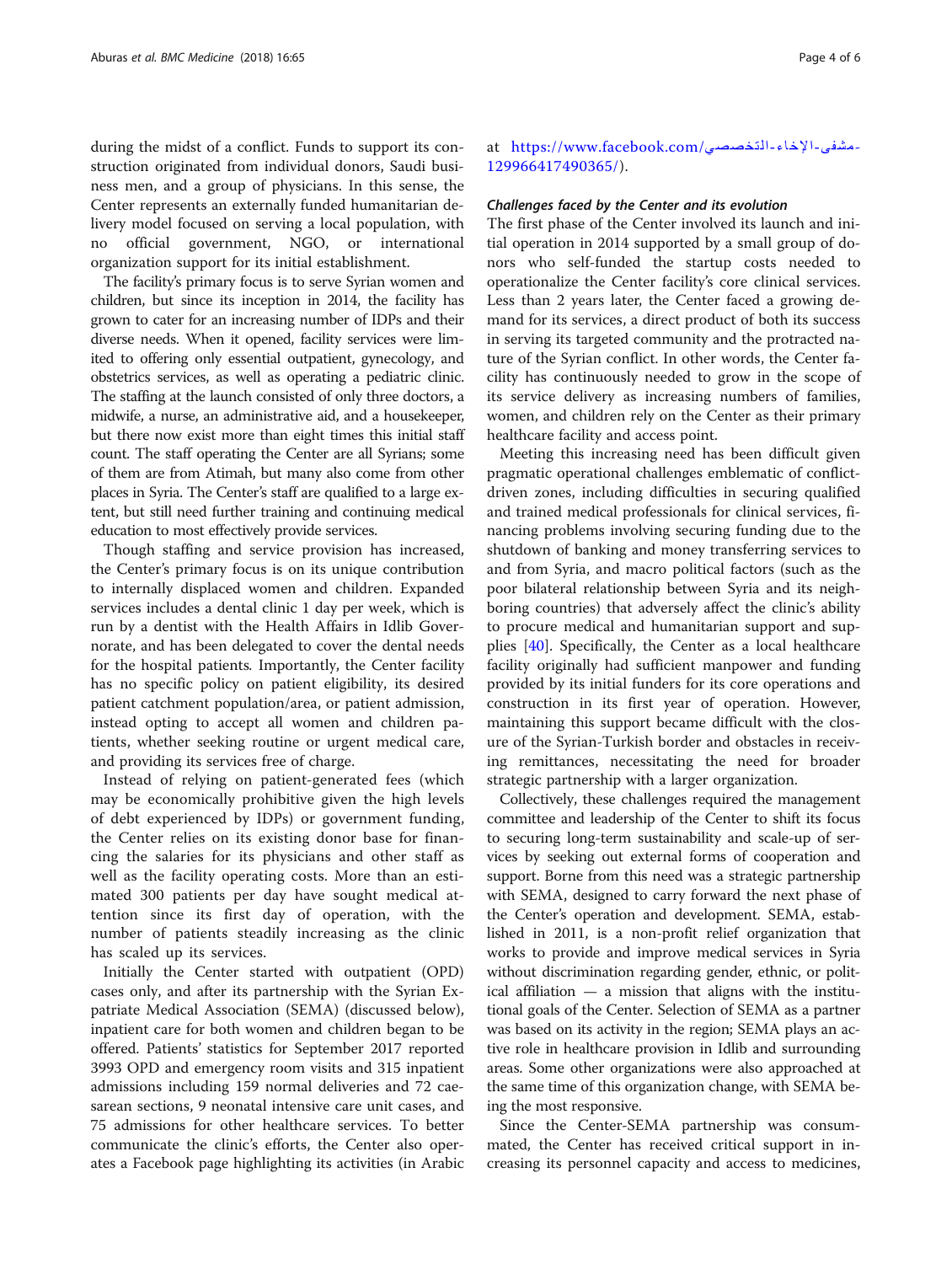supplies, and equipment, resulting in a gradual scale-up and improvement in its clinical services. This now includes expanded pediatric services and the dental clinic (as previously mentioned and important, as oral health is a concern for many Syrian parents and children). The Center also now offers caesarean deliveries [[41\]](#page-5-0). However, the Center, similar to other medical humanitarian operations in the region, continues to face many financial and operational challenges, including shortage of medical supplies, lack of qualified medical personnel, and needs for staff development.

Challenges experienced by the Center and other humanitarian operations continue to be exacerbated by the ongoing threat of violence and instability emanating from the conflict that is often targeted at local organizations and international NGOs providing health aid. For example, MSF has previously been forced to suspend its operations in other parts of Syria, has evacuated its facilities after staff have been abducted and its facilities bombed, and it has also been subject to threats from terrorist groups like the Islamic State (IS) [\[42](#page-5-0)].

# Conclusions

The case study of the Center, which evolved from a rudimentary medical tent originally located directly in the Atimah displacement camp to the establishment of a local medical facility now serving thousands of Syrian IDPs, is just one example of several approaches aimed at alleviating the suffering of Syrian women and children who have been disproportionately victimized by this devastating health and humanitarian crisis. Importantly, the Center represents the maturation of a privately funded local operation designed to meet an acute community need for MCH services, but one that has necessitated continuous change and evolution as the Syrian conflict continues and conditions worsen. Despite certain successes, a number of challenges remain that limit the potential of the Center and other health humanitarian operations to fully serve the needs of Syrian IDPs, all of which should serve as cautionary principles for future local medical interventions in conflict situations.

A primary challenge is the myriad of logistical difficulties faced by local medical humanitarian organizations operating in conflict zones. Specifically, the Center continues to experience barriers in securing a reliable and consistent supply of medical equipment and materials needed to ensure continued operation of its clinical services, such as its blood bank, laboratory services, operating rooms, and intensive care units. Another challenge is securing the necessary funding to make improvements to physical infrastructure and hire additional staff to increase clinical capacity. Hence, though local initiatives like the Center may have initial success getting off the ground, scaleup and ensuring sustainability of services to meet the increasing needs of patients who remain in a perilous conflict-driven environment with few alternative means of access remain extremely challenging.

Despite these challenges, it is clear that different types of medical humanitarian interventions deployed in the midst of health crises have their own unique roles and contributions. This includes a broad scope of activities now focused on improving health outcomes for Syrian women and children that are being delivered by international aid agencies located outside of the country, international or local NGOs, multilateral health and development agencies, and forms of bilateral humanitarian assistance. The Center contributes to this health and humanitarian ecosystem by providing an intervention focused on the needs of Syrian women and children IDPs where they need it most, close to home.

However, the success of the Center and other initiatives working to end the suffering of Syrians ultimately relies on macro organizational and political issues outside Atimah's border. This includes better coordination and cooperation of aid and humanitarian stakeholders and increased pressure from the international community to finally put an end to a civil war that has no winners — only victims many of whom are unfortunately women and children.

#### **Abbreviations**

the Center: the Brotherhood Women and Children Specialist Center; IDPs: Internally displaced persons; MCH: Maternal and child health; MSF: Medecins Sans Frontieres; NGOs: Non-governmental organizations; OPD: Outpatient department; SEMA: Syrian Expatriate Medical Association; UNFPA: United Nations Population Fund; UNHCR: the United Nations High Commissioner for Refugees; UNICEF: The United Nations Children's Fund

#### Authors' contributions

We note that with respect to author contributions, all authors jointly collected the data, designed the study, conducted the data analyses, and wrote the manuscript. All authors contributed to the formulation, drafting, completion, and approval of the final manuscript.

#### Ethics approval and consent to participate

This community case study did not involve the direct participation of human subjects and did not include any personally identifiable health information. Hence, the study did not require ethics approval.

#### Competing interests

Amina Najeeb and Laila Baageel, two co-authors of this paper, were part of the foundation of the Center, remain active in its operation, and have a personal interest in the success of the operation of the clinic. The remaining authors declare that they have no competing interests.

# Publisher's Note

Springer Nature remains neutral with regard to jurisdictional claims in published maps and institutional affiliations.

#### Author details

<sup>1</sup> Joint Masters Program in Health Policy and Law, University of California -California Western School of Law, San Diego, CA, USA. <sup>2</sup>Brotherhood Medical Center for Women and Children, Atimah, Syria. <sup>3</sup>Department of